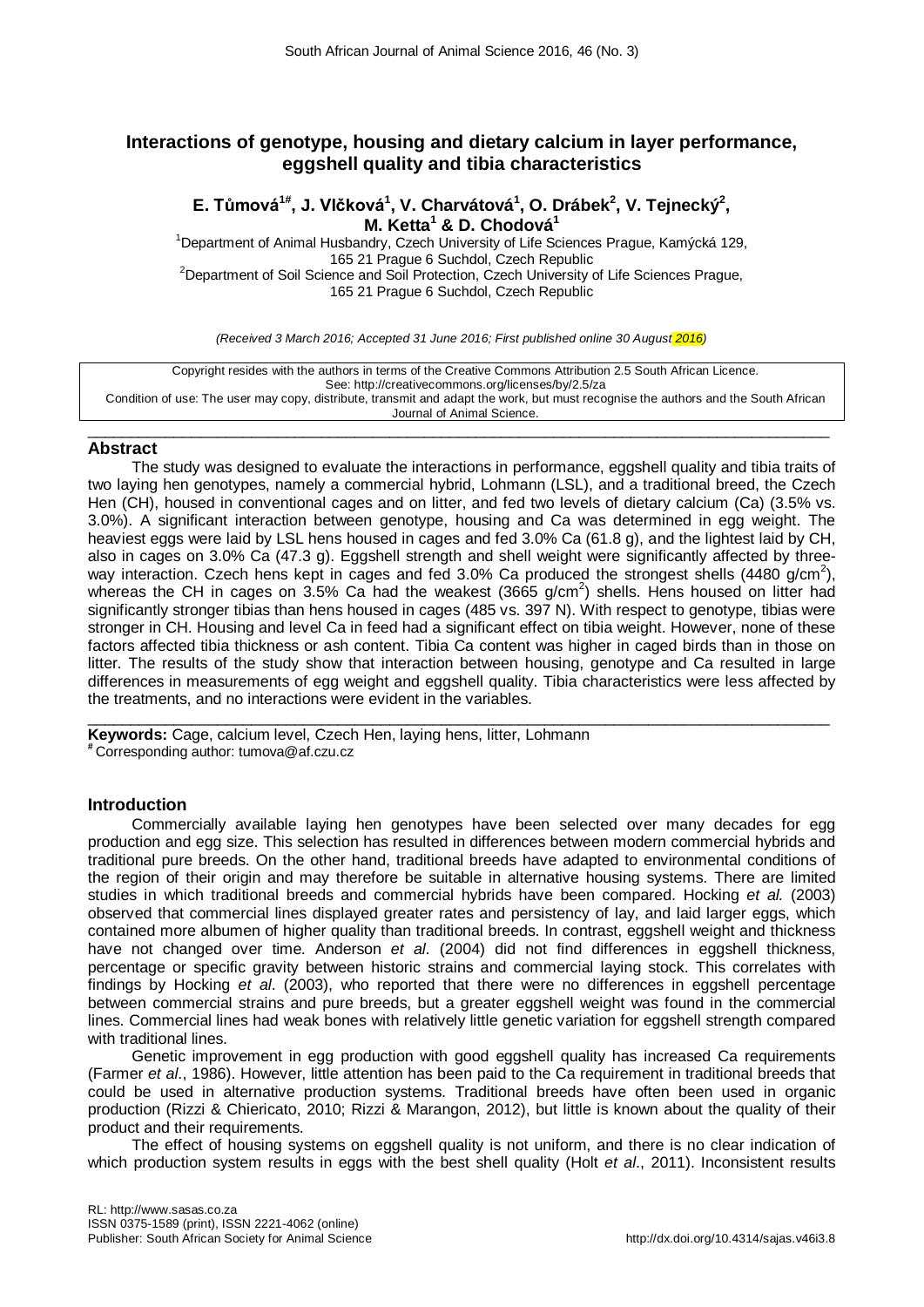could be explained through the interaction of housing system and genotype (Leyendecker *et al*., 2001; Van den Brand *et al*., 2004; Singh *et al*., 2009; Tůmová *et al*., 2011). Housing system affects bone characteristics, with reports that hens kept in cages have weaker bones than those in alternative housing (Abrahamsson & Tauson, 1997; Leyendecker *et al.,* 2001; Lichovníková & Zeman, 2008). Leyendecker *et al*. (2001) found a negative correlation between eggshell stability and bone strength. Again, there is lack of data on housing system and bone thickness and strength in traditional breeds.

Calcium is the major structural element in the eggshell, and plays an important role in medullary bone formation. The medullary bone is a reserve of Ca for eggshell formation and a common indicator of Ca metabolism in laying hens. The prevalence of broken bones is related to the high requirement for Ca deposition in eggshells (Hocking *et al*., 2003). The tibia is known to contain marked amounts of medullary bone (Leyendecker *et al.,* 2005). This bone is turned over according to a daily egg cycle and contributes 35% to 40% of the Ca for eggshell formation (Kim *et al.,* 2012). Calcium requirements can also depend on the genotype of laying hens. The NRC (1994) recommends a dietary Ca content of 3.25% for Leghorn type and 3.6% for brown laying hens. However, there are no data for traditional breeds. It is possible to assume that traditional breeds have lower Ca requirements than hybrids owing to their lower egg production and higher feed intake. Feed Ca level affects bone strength. Cheng & Coon (1990) observed a linear relationship between increasing Ca intake from 2.0 g/d to 4.5 g/d and bone breaking strength. Similarly, Nascimento *et al*. (2014) found a beneficial effect of increasing dietary Ca (2.85% - 5.25%) on tibia breaking strength. Świᶏtkiewicz *et al*. (2015) demonstrated a linear decrease in relative Ca retention with increasing dietary Ca, and confirmed that at low dietary Ca concentration, layers are able to maximize their utilization of dietary Ca. Cufadar *et al*. (2011) and Neijat *et al*. (2011) suggested that housing system should also be taken into account when determining the correct Ca requirements in the diets of laying hens. Lichovníková & Zeman (2008) observed that Ca intake was similar in enriched cages and on the floor system. However, a lower proportion of Ca was deposited in the eggshells on the floor system and in enriched cages compared with conventional cages. Tibia strength was also higher on the floor system.

The aim of the present study was to evaluate interactions in performance, eggshell quality and tibia traits of two laying hen genotypes (a commercial hybrid, the Lohmann (LSL) and a traditional breed, the Czech Hen (CH)), housed in conventional cages and on litter, and fed two dietary Ca levels (3.5% and 3.0%).

#### **Materials and Methods**

The experiment was approved by the Ethics Committee of the Czech University of Life Sciences Prague and the Central Commission for Animal Welfare at the Ministry of Agriculture of the Czech Republic.

The experiment with 126 laying hens, LSL, and 126 of the traditional breed, CH, was carried out in the second half of the laying cycle from 40 to 60 weeks old. In the first phase of the laying cycle, hens were kept under the same conditions. The CH is the original layer breed that was developed in the middle of the nineteenth century in the Czech Republic. Their live weight is 1.8 kg to 2.2 kg, while egg yield and egg weight (58 g on average) are low, with late sexual maturity. The hens have partridge-coloured plumage, a white skin and white eggshells. The breed is in the conservation programme of genetic resources of the Czech Republic. Laying hens were housed in conventional Eurovent cages (550 cm<sup>2</sup>/hen, 3 hens in a cage, 22 cages per genotype, 11 cages per group) and in 12 littered pens with floor space of 7 hens/m (six pens for each genotype, three pens per group). Laying hens in both housing systems were fed commercial feed mixtures, differing only in Ca content, namely 3.5% and 3.0%. The composition of the feed mixtures is given in Table 1. Feed and water were available ad libitum throughout the experiment. In the diet, dry matter was determined by drying samples at 105 ºC to a constant weight. AOAC International procedures (2005) were used to determine the crude protein (954.01) and ash (942.05) contents. Gross energy was determined by combustion with an adiabatic bomb calorimeter (Laget MS10A, Laget, CZ). Calcium content was analysed using the AOAC method 965.17, based on vanad-molybden reagent and spectrophotometry analysis on Solaar M6 apparatus (TJA Solutions, Cambridge, UK). Environmental conditions were in accordance with laying hen requirements. The daily photoperiod consisted of 15 h light and 9 h darkness (lights were turned on at 4:00 and off at 19:00). During the experiment, egg production and feed consumption were recorded daily. Data of egg collection were used to calculate hen-day egg production (Şekeroğlu *et al*., 2014) and expressed as egg production (%). Based on feed intake, daily Ca consumption was calculated.

Eggs for quality assessment were collected on two consecutive days in a four-week interval. The first collection was at 40 weeks old. All eggs in each cage or littered pen were collected, but defective eggs such as those with double yolks or abnormal shells were excluded (total 1320 eggs). The eggs were weighed individually, and shell strength was determined by the shell-breaking method using a QC-SPA device (TSS York, UK) on the equatorial region. Shell weight was determined after three days of drying at room temperature. The eggshell proportion was calculated from the egg weight and eggshell weight. The eggshell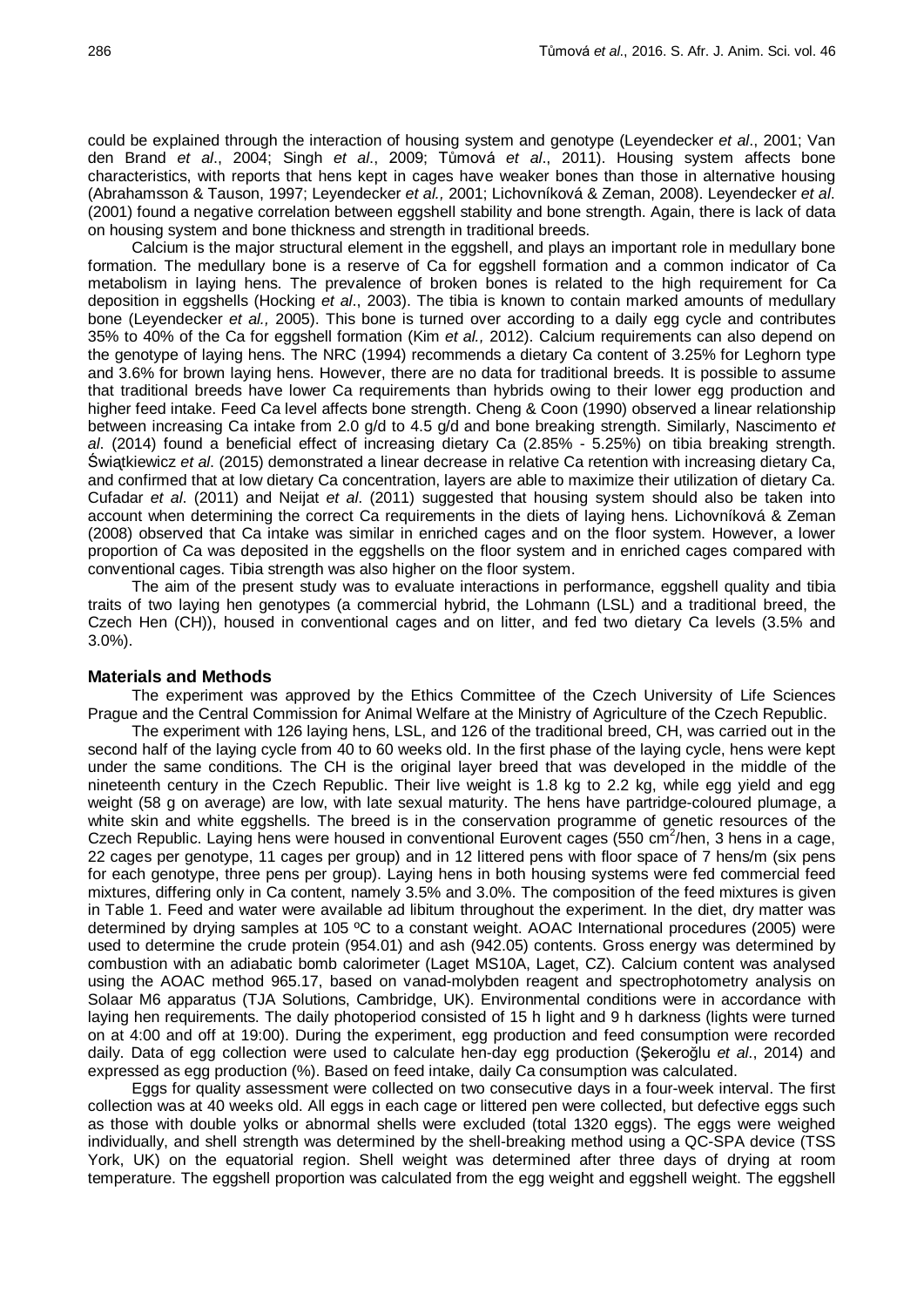weight was determined after drying. Eggshell thickness was calculated as the mean of three measurements in the equatorial region, after removing the eggshell membranes, using a QCT shell thickness micrometer<br>(TSS York, UK). Eggshell density was calculated according to the formula (TSS York, UK). Eggshell density was calculated according to the formula eggshell density = (shell weight/shell surface) x 100 (Ahmed *et al.*, 2005) and the surface area of each egg was calculated using the equation suggested by Thomson *et al.* (1985), namely egg surface = 4.67 (egg weight $)^{2/3}$ .

| Item $(\%)$                         | Feed mixture 3.0% calcium | Feed mixture 3.5% calcium |  |  |
|-------------------------------------|---------------------------|---------------------------|--|--|
| Wheat                               | 35.8                      | 35.5                      |  |  |
| Maize                               | 31.0                      | 33.3                      |  |  |
| Soya extracted meal                 | 15.5                      | 15.5                      |  |  |
| Fish meal                           | 1.5                       | 1.5                       |  |  |
| Wheat bran                          | 2.5                       | 2.5                       |  |  |
| Alfalfa meal                        | 3.0                       | 2.0                       |  |  |
| Rapeseed oil                        | 3.0                       | 3.0                       |  |  |
| Limestone                           | 6.8                       | 8.0                       |  |  |
| Dicalcium phosphate                 | 1.0                       | 1.0                       |  |  |
| Sodium chloride                     | 0.2 <sub>0</sub>          | 0.2                       |  |  |
| Vitamin-mineral premix <sup>a</sup> | 0.5                       | 0.5                       |  |  |
| Analysed content of nutrients       |                           |                           |  |  |
| Crude protein (g/kg)                | 155.2                     | 153.7                     |  |  |
| AME (MJ/kg)                         | 11.54                     | 11.58                     |  |  |
| Calcium (%)                         | 3.03                      | 3.48                      |  |  |
| Phosphorus (%)                      | 0.56                      | 0.56                      |  |  |

**Table 1** Composition of experimental diets and nutrient content on dry matter basis

<sup>a</sup> Vitamin-mineral premix provided per kg of diet: retinyl acetate 8 000 IU; vitamin D<sub>3</sub> 2 250 IU; vitamin E 15 mg; menadione 1.5 mg; thiamine 1.5 mg; riboflavin 4 mg; pyridoxine 2 mg; cobalamine 0.01 mg; niacinamide 20 mg; Ca pantothenate 6 mg; biotin 0.06 mg; folic acid 0.4 mg; choline chloride 250 mg; betaine 50 mg; DL-methionine 0.3 g; Co 0.3 mg; Cu 6 mg; Fe 30 mg; I 0.7 mg; Mn 60 mg; Zn 50 mg; Se 0.2 mg. AME: apparent metabolizable energy.

At 50 weeks old, six birds per group were randomly selected to determine tibia characteristics. The selected hens were slaughtered by cervical dislocation after electric stunning. After slaughtering, both tibia were removed completely from the carcass and cleaned of connective tissues. Weight, length, strength and thickness were evaluated on the right tibia. Tibia strength was measured with a QC-SPA device (TSS York, UK) and thickness with a QCT micrometer (TSS York, UK). Ash and Ca were analysed using the left tibia. The tibia bones were incinerated (500 °C) and crushed. From each sample, 0.5 g was weighed and 5 mL 35% HCl (p.a. Penta s.r.o., CZ) was added with 10 gtt  $65%$  HNO<sub>3</sub> (p.a. Penta s.r.o., CZ). The mixture was heated for 15 min. and subsequently diluted 200 times, using re-distilled water. Samples prior to analysis were further diluted and acidified with 2 M HNO<sub>3</sub> and lanthanized (La). Concentration of La in each sample was adjusted to 10 mg/mL. Ca content was determined by FAAS (AA280FS Varian, Australia) under standard conditions. Data quality was controlled and assured by standard laboratory procedures, including blanks and certified reference material.

The results of the experiment were evaluated with ANOVA, using the GLM procedure of SAS (SAS, 2013). The model included the effects of genotype, housing system and feed Ca level, as well as the interactions among them. A *P*-value of *P* <0.05 was considered significant for all measurements.

## **Results**

The main effects of laying hen genotype, housing system, feed Ca level, their interactions on egg production, feed intake, Ca intake and egg weight are presented in Table 2. The results show that all production parameters for CH were lower compared with LSL (*P* <0.001). Neither housing system nor Ca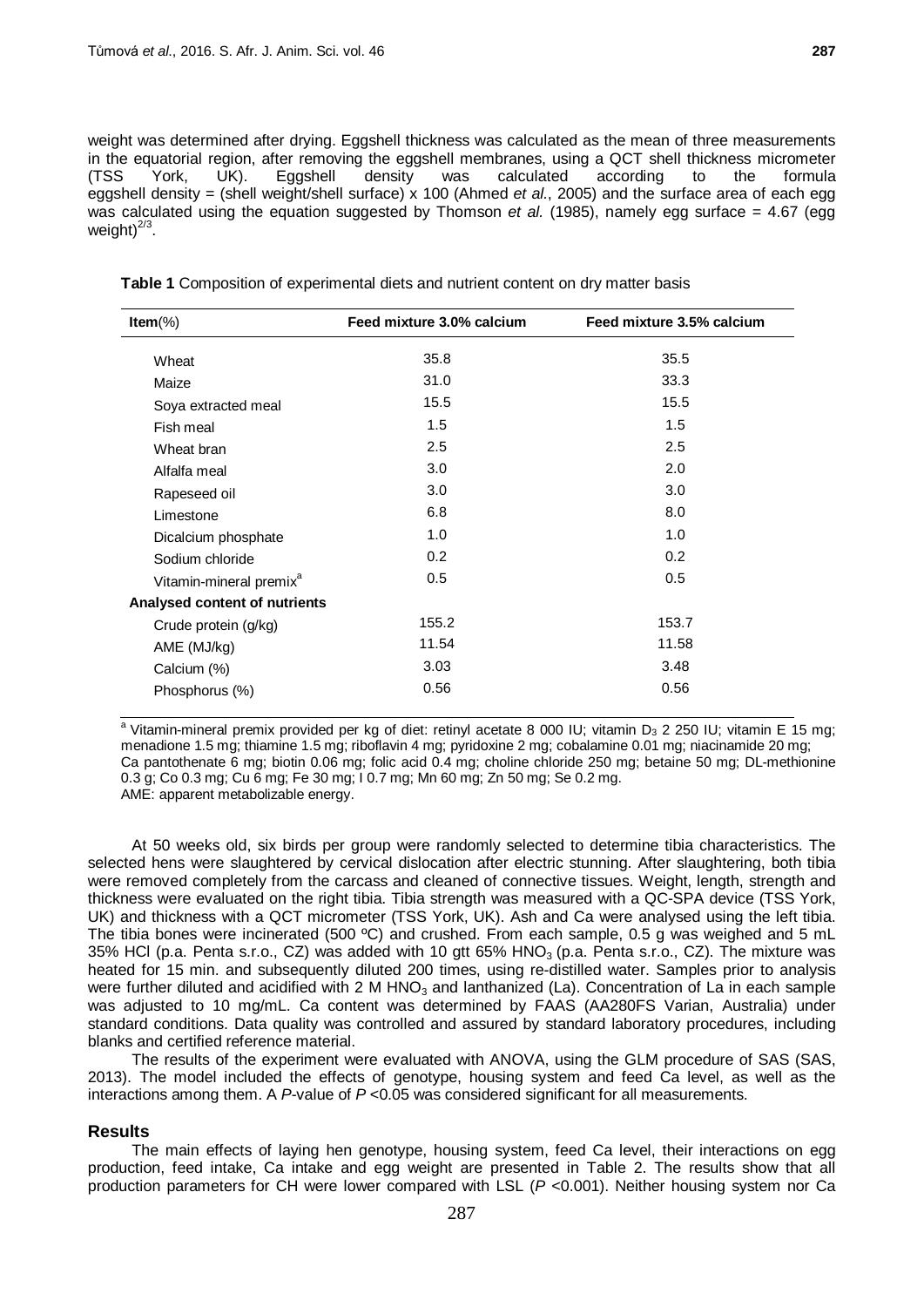level in the feed had an effect on the rate of lay. In the cage system, feed intake (*P* <0.001) and Ca intake (*P* <0.001) were lower, but egg weight was higher (*P* <0.001). The higher Ca level increased both Ca intake (*P* <0.002) and egg weight (*P* <0.033).

There was no interaction between genotype, housing and Ca level (P > 0.05) in rate of lay, feed or Ca intake. However, a three-way interaction was observed in egg weight (*P* <0.001). The heaviest eggs were laid by LSL hens housed in cages and fed 3% Ca, while the lightest eggs were laid by CH, also in cages and on 3% Ca. The two genotypes reacted differently, depending on the housing and Ca level. An increase in dietary Ca resulted in an increase in egg weight in CH housed in cages and in LSL housed on the floor. whereas this increase in Ca caused egg weight to fall in CH housed on the floor and in LSL hens in cages.

**Table 2** Main effects of genotype, housing system and dietary calcium (Ca) level, and their interactions on egg production, feed intake, calcium intake and egg weight

| <b>Factor</b>           | Item      | Calcium<br>$(\%)$ | <b>Egg</b><br>production<br>$(\%)$ | <b>Feed intake</b><br>(g) | Ca intake<br>(g)  | Egg weight<br>(g) |
|-------------------------|-----------|-------------------|------------------------------------|---------------------------|-------------------|-------------------|
| Genotype                | Czech Hen |                   | $18.2^{b}$                         | 106 <sup>b</sup>          | $3.45^{b}$        | $49.5^{b}$        |
|                         | Lohmann   |                   | $86.2^a$                           | $142^a$                   | 4.63 <sup>a</sup> | $60.4^a$          |
| <b>RMSE</b>             |           |                   | 10.3                               | 30.8                      | 1.08              | 6.15              |
| Housing                 | Cage      |                   | 50.4                               | $89.3^{b}$                | 2.90 <sup>b</sup> | 55.3 <sup>a</sup> |
|                         | Litter    |                   | 54.2                               | 159 <sup>a</sup>          | $5.18^{a}$        | 54.6 <sup>b</sup> |
| <b>RMSE</b>             |           |                   | 36.6                               | 24.9                      | 0.84              | 7.41              |
| Ca                      | 3.0       |                   | 53.9                               | 125                       | 3.76 <sup>b</sup> | 54.6 <sup>b</sup> |
|                         | 3.5       |                   | 50.7                               | 123                       | $4.32^{a}$        | 55.3 $a$          |
| <b>RMSE</b>             |           |                   | 36.6                               | 38.1                      | 1.26              | 7.44              |
| Czech Hen               | Cage      | 3.0               | 19.2                               | 65.1                      | 1.95              | $47.3^{f}$        |
|                         |           | 3.5               | 13.2                               | 65.4                      | 2.29              | 51.6 <sup>d</sup> |
|                         | Litter    | 3.0               | 21.3                               | 150                       | 4.52              | 50.9 <sup>d</sup> |
|                         |           | 3.5               | 19.1                               | 143                       | 5.02              | $48.2^e$          |
| Lohmann                 | Cage      | 3.0               | 88.2                               | 116                       | 3.48              | 61.8 <sup>a</sup> |
|                         |           | 3.5               | 81.0                               | 110                       | 3.87              | $60.4^{b}$        |
|                         | Litter    | 3.0               | 86.9                               | 169                       | 5.07              | $58.4^c$          |
|                         |           | 3.5               | 89.5                               | 174                       | 6.11              | $60.8^{b}$        |
| <b>RMSE</b>             |           |                   | 11.2                               | 10.3                      | 0.33              | 6.04              |
| Genotype                |           |                   | 0.001                              | 0.001                     | 0.001             | 0.001             |
| Housing                 |           |                   | 0.927                              | 0.001                     | 0.001             | 0.001             |
| Ca                      |           |                   | 0.959                              | 0.560                     | 0.002             | 0.033             |
| Genotype x housing x Ca |           |                   | 0.784                              | 0.365                     | 0.451             | 0.001             |

a,b,c,d,e,f Means in the same column with unlike superscripts differ *P* <0.05.

RMSE: root mean square error.

Eggshell parameters for weight, percentage, thickness, strength and density (Table 3) were higher (*P* <0.001) in eggs laid by the LSL hens. Eggshell thickness (*P* <0.003) and density (*P* <0.002) were higher for hens kept on litter. Higher dietary Ca content increased eggshell weight (*P* <0.001) while decreasing shell percentage (*P* <0.002), thickness (*P* <0.002) and shell density (*P* <0.001). Eggs with the heaviest shells were produced by LSL hens kept on litter and fed 3.5% Ca. There was a significant interaction between genotype, housing and Ca level in shell weight. In contrast, the strongest shells were produced by CH hens housed in cages and fed 3.0% Ca and in LSL hens kept on litter and fed 3.5% Ca. The eggshell strength was affected by an interaction ( $P < 0.033$ ) of genotype, housing and feed Ca level.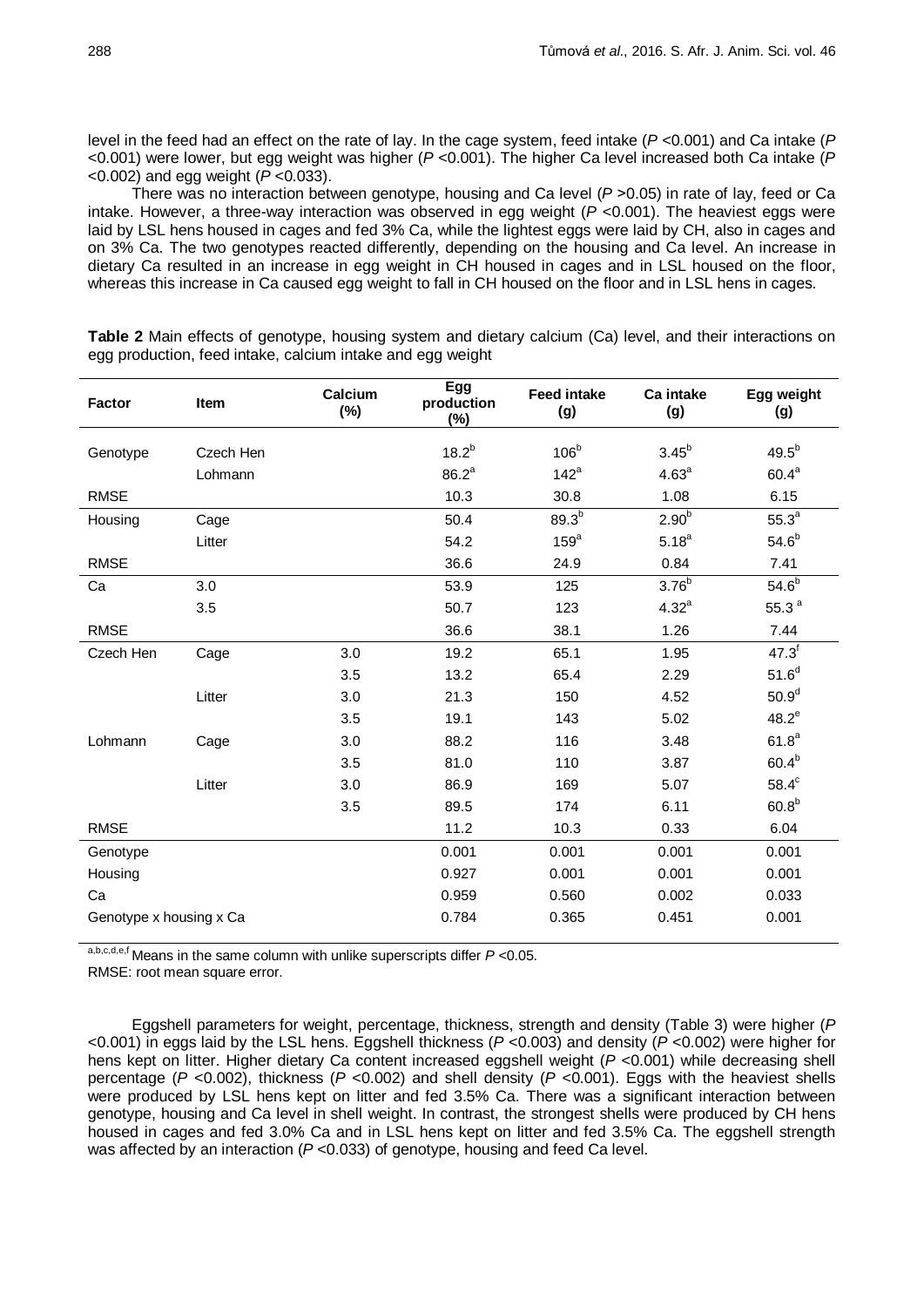| ອອ∽ີ່         |           |              |                        |                                         |                               |                                              |                                                 |  |
|---------------|-----------|--------------|------------------------|-----------------------------------------|-------------------------------|----------------------------------------------|-------------------------------------------------|--|
| <b>Factor</b> | Item      | Ca<br>$(\%)$ | Eggshell<br>weight (g) | <b>Eggshell</b><br>percentage<br>$(\%)$ | Eggshell<br>thickness<br>(mm) | Eggshell<br>strength<br>(g/cm <sup>2</sup> ) | Eggshell<br>density<br>(g/100 cm <sup>2</sup> ) |  |
| Genotype      | Czech Hen |              | $4.72^{b}$             | $11.4^{b}$                              | $0.316^{b}$                   | 4 137 <sup>b</sup>                           | $7.49^{b}$                                      |  |
|               | Lohmann   |              | 5.98 <sup>a</sup>      | $12.2^a$                                | $0.353^{a}$                   | $4.357^{\circ}$                              | 8.33 <sup>a</sup>                               |  |
| <b>RMSE</b>   |           |              | 0.60                   | 0.91                                    | 0.028                         | 903                                          | 0.58                                            |  |
| Housing       | Cage      |              | 5.31                   | 11.8                                    | $0.330^{b}$                   | 4 2 1 6                                      | $7.81^{b}$                                      |  |
|               | Litter    |              | 5.39                   | 11.9                                    | $0.339^{a}$                   | 4 277                                        | 8.01 <sup>a</sup>                               |  |
| <b>RMSE</b>   |           |              | 0.77                   | 0.95                                    | 0.031                         | 905                                          | 0.65                                            |  |
| Ca            | 3.0       |              | 5.33 <sup>b</sup>      | 11.9 <sup>a</sup>                       | $0.336^{a}$                   | 4 3 3 4                                      | 7.93 <sup>a</sup>                               |  |
|               | 3.5       |              | 5.37 <sup>a</sup>      | $11.7^{b}$                              | $0.334^{b}$                   | 4 159                                        | $7.89^{b}$                                      |  |
| <b>RMSE</b>   |           |              | 0.76                   | 0.95                                    | 0.031                         | 905                                          | 0.65                                            |  |
| Czech<br>Hen  | Cage      | 3.0          | $4.55^e$               | 11.6                                    | 0.318                         | 4 480 <sup>a</sup>                           | 7.45                                            |  |
|               |           | 3.5          | 4.66 <sup>e</sup>      | 10.8                                    | 0.299                         | 3 665 <sup>e</sup>                           | 7.18                                            |  |
|               | Litter    | 3.0          | 5.01 <sup>d</sup>      | 11.8                                    | 0.331                         | 4 254 <sup>c</sup>                           | 7.82                                            |  |
|               |           | 3.5          | $4.66^e$               | 11.4                                    | 0.317                         | 4 147 $d$                                    | 7.54                                            |  |
| Lohmann       | Cage      | 3.0          | $6.03^{b}$             | 12.2                                    | 0.350                         | 4 341 <sup>b</sup>                           | 8.27                                            |  |
|               |           | 3.5          | $5.99^{b}$             | 12.5                                    | 0.356                         | 4 378 <sup>b</sup>                           | 8.34                                            |  |
|               | Litter    | 3.0          | 5.73 <sup>c</sup>      | 12.1                                    | 0.346                         | $4262^{\circ}$                               | 8.17                                            |  |
|               |           | 3.5          | $6.16^{a}$             | 12.3                                    | 0.363                         | 4 4 4 $5^a$                                  | 8.53                                            |  |

**Table 3** Main effects of genotype, housing system and dietary calcium (Ca) level, and their interactions on eggshell parameters

a,b,c,d,e Means in the same column with unlike superscripts differ *P* <0.05. RMSE: root mean square error.

The results of the tibia characteristics indicate that individual factors play an important role in tibia structure (Table 4). Genotype did not affect any of the tibia measurements significantly  $(P > 0.05)$ , whereas laying hens kept on litter had heavier and stronger tibias, but with a lower Ca content. An increased feed Ca level resulted in heavier (*P* <0.025) and longer (*P* <0.001) tibias. Tibia strength was lower (*P* <0.001) on the higher dietary Ca level, whereas tibia ash and Ca content were not affected. There were no significant interactions ( $P > 0.05$ ) among the factors.

RMSE 0.58 0.89 0.027 896 0.56 Genotype 0.001 0.001 0.001 0.002 0.001 Housing 0.601 0.096 0.003 0.694 0.002 Ca 0.001 0.002 0.001 0.603 0.001 Genotype x Housing x Ca  $0.001$  0.190 0.341 0.033 0.071

## **Discussion**

The results of the study confirmed differences in all production parameters between LSL and CH hens. It is evident that intensive selection for egg production in LSL hens has resulted in higher rates of lay and egg size, which corresponds with the observations of Hocking *et al.* (2003), Krawczyk (2009) and Rizzi & Chiericato (2010). Housing system had a considerable effect on feed and Ca intake as well as egg weight. In cages, the FI of CH was 57% that consumed by LSL hens in the same housing system, while the difference in FI on litter between genotypes was 8%. The lower FI of CH compared with LSL could be related to their lower productivity. This corresponds with results by Rizzi & Chiericato (2010). The extremely low FI by CH in cages could be the result of this breed's discomfort in cages. Data also indicate that the low FI in CH in cages reduced egg production, but did not influence eggshell or tibia parameters. Feed Ca level did not affect egg production, which is in agreement with the results of Bar *et al*. (2002), Castillo *et al*. (2004) and Cufadar *et al.* (2011), but is in contrast with those of Narváez-Solarte *et al*. (2006) and Safaa *et al*. (2008).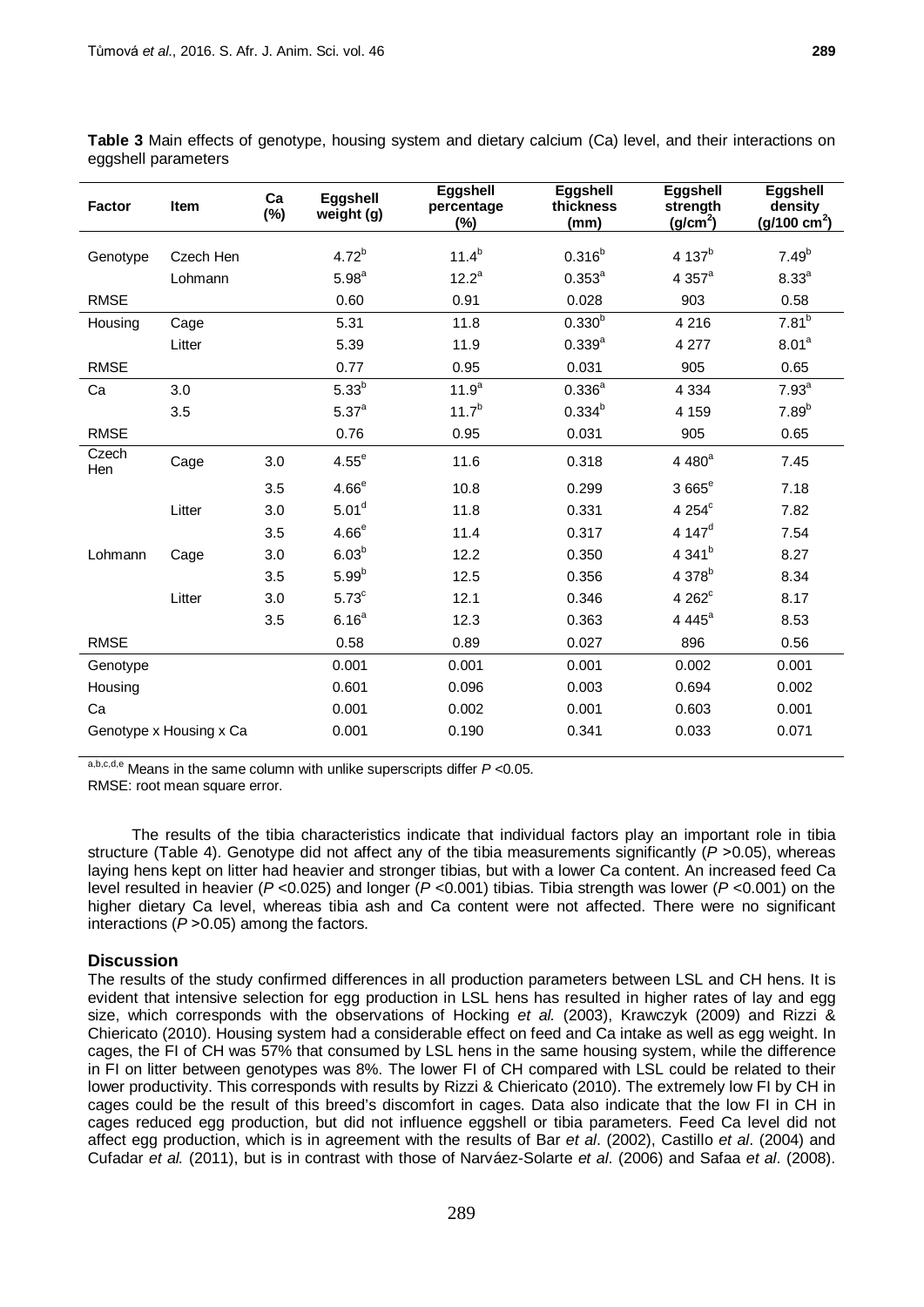| Factor                  | Item      | Diet Ca<br>$(\%)$ | <b>Tibia</b><br>weight (g) | <b>Tibia</b><br>length<br>(mm) | <b>Tibia</b><br>thickness<br>(mm) | <b>Tibia</b><br>strength<br>(N) | Tibia ash<br>content<br><u>(g)</u> | <b>Tibia Ca</b><br>content<br><u>(g)</u> |
|-------------------------|-----------|-------------------|----------------------------|--------------------------------|-----------------------------------|---------------------------------|------------------------------------|------------------------------------------|
| Genotype                | Czech Hen |                   | 5.16                       | 114                            | 6.94                              | 453                             | 56.3                               | 35.4                                     |
|                         | Lohmann   |                   | 5.30                       | 114                            | 6.88                              | 429                             | 54.9                               | 35.8                                     |
| <b>RMSE</b>             |           |                   | 0.97                       | 3.32                           | 0.37                              | 92.6                            | 4.06                               | 2.25                                     |
| Housing                 | Cage      |                   | $4.92^{b}$                 | 114                            | 6.98                              | 397 <sup>b</sup>                | 57.8                               | $36.4^a$                                 |
|                         | Litter    |                   | $5.55^a$                   | 114                            | 6.84                              | $485^{\circ}$                   | 56.4                               | $34.8^{b}$                               |
| <b>RMSE</b>             |           |                   | 0.93                       | 4.05                           | 0.36                              | 83.8                            | 3.99                               | 2.10                                     |
| Ca                      | 3.0       |                   | $4.92^{b}$                 | 111 <sup>b</sup>               | 6.90                              | 493 <sup>a</sup>                | 56.6                               | 35.5                                     |
|                         | 3.5       |                   | $5.55^a$                   | 117 <sup>a</sup>               | 6.91                              | 389 <sup>b</sup>                | 54.6                               | 35.7                                     |
| <b>RMSE</b>             |           |                   | 0.95                       | 4.01                           | 0.37                              | 84.9                            | 3.86                               | 2.25                                     |
| Czech Hen               | Cage      | 3.0               | 5.38                       | 111                            | 6.98                              | 473                             | 57.2                               | 35.0                                     |
|                         |           | 3.5               | 4.53                       | 118                            | 6.99                              | 327                             | 53.3                               | 35.9                                     |
|                         | Litter    | 3.0               | 5.78                       | 111                            | 7.03                              | 521                             | 58.2                               | 35.3                                     |
|                         |           | 3.5               | 5.40                       | 117                            | 7.75                              | 490                             | 56.5                               | 35.7                                     |
| Lohmann                 | Cage      | 3.0               | 4.97                       | 110                            | 6.85                              | 474                             | 53.9                               | 37.8                                     |
|                         |           | 3.5               | 4.78                       | 116                            | 7.09                              | 311                             | 54.2                               | 37.2                                     |
|                         | Litter    | 3.0               | 6.05                       | 111                            | 6.76                              | 499                             | 57.2                               | 34.2                                     |
|                         |           | 3.5               | 4.85                       | 118                            | 6.82                              | 429                             | 54.1                               | 34.1                                     |
| <b>RMSE</b>             |           |                   | 0.91                       | 2.62                           | 0.37                              | 60.1                            | 3.95                               | 1.93                                     |
| Genotype                |           |                   | 0.594                      | 0.669                          | 0.582                             | 0.175                           | 0.239                              | 0.275                                    |
| Housing                 |           |                   | 0.022                      | 0.179                          | 0.189                             | 0.001                           | 0.166                              | 0.001                                    |
| Ca                      |           |                   | 0.025                      | 0.001                          | 0.911                             | 0.001                           | 0.099                              | 0.615                                    |
| Genotype x Housing x Ca |           |                   | 0.142                      | 0.394                          | 0.814                             | 0.807                           | 0.193                              | 0.448                                    |

**Table 4** Main effects of genotype, housing system and dietary calcium (Ca) level, and their interactions, on tibia characteristics

a,b Means in the same column with unlike superscripts differ *P* <0.05.

RMSE: root mean square error.

These inconsistent results can be related to variable genotypes, age and Ca levels in these studies. Increasing feed Ca level did not affect feed intake, but significantly increased Ca intake. The results indicate that laying hens can tolerate high levels of Ca, as observed by Keshavarz & Nakijama (1993). The higher Ca level resulted in increased egg weight, which is in contrast with the results of Castillo *et al*. (2004), Valkonen *et al.* (2010) and Cufadar *et al*. (2011), who reported that Ca level had no effect on egg weight. The difference in results could be because of the significant interaction between genotype, housing and feed Ca level, all of which appeared to play an important role in this trait. The CH hens produced heavier eggs on 3.5% Ca in cages, whereas on litter the heaviest eggs were produced on 3.0% Ca. Presumably, in the CH genotype housed in cages, a higher dietary Ca level compensated for the low feed intake (3.85 vs. 3.48 g Ca/d). However, the combination of high Ca content and a high feed intake in hens on litter resulted in an additional 0.5 g Ca intake per day (4.52 - 5.02 g). This presumably led to a reduction in the ingestion of other nutrients, resulting in lower egg weight. This theory corresponds with that of Bar *et al*. (2002), who observed that increasing Ca intake from 3.6 to 5.02 g decreased egg weight. LSL hens in cages compensated for the lower feed Ca level by increasing feed intake, which corresponds with the findings of Narváez-Solarte *et al*. (2006). On the other hand, on litter, a higher feed intake balanced out lack of other nutrients, which affected egg weight more than rate of lay.

For all the eggshell characteristics, higher values were observed in LSL, which can be attributed to a result of long-term selection for these characteristics. This corresponds with the results of Anderson *et al.* (2004), Krawczyk (2009), and Rizzi & Marangon (2012), who reported that commercial genotypes have better eggshell quality than traditional breeds. However, Hocking *et al*. (2003) observed relatively little genetic variation in eggshell strength, and no detectable differences between breeds in hens that were 55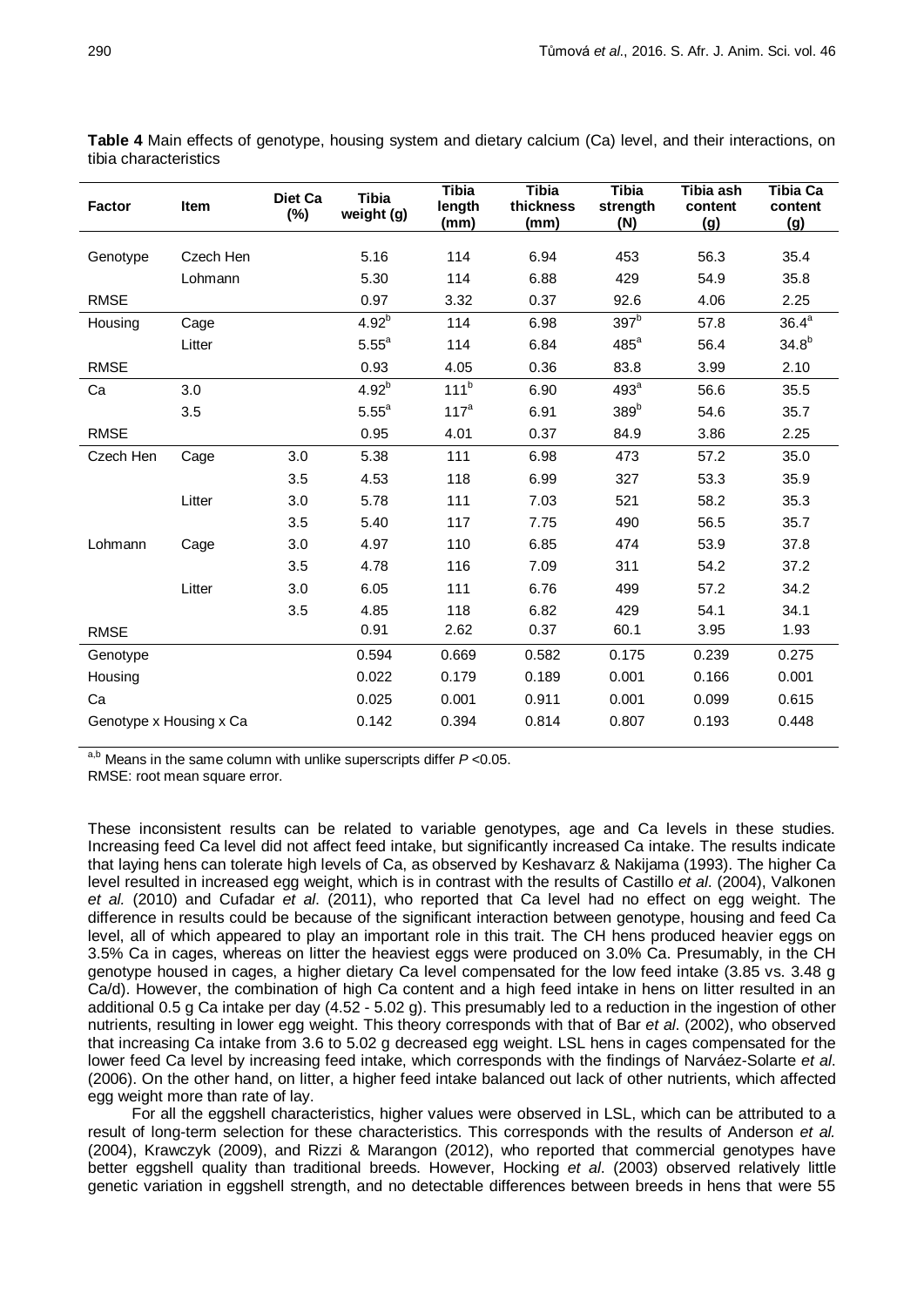weeks old. Our study evaluated eggshell strength over a longer period, between the 40th and 60th week of age. Housing system did not affect many of the eggshell quality measurements. No differences were found in eggshell weight, eggshell percentage or strength between eggs from the two housing systems, namely cages and litter, which corroborates the work of Tůmová *et al*. (2011) and Englmaierová *et al.* (2014). However, thicker shells and higher shell density were observed on litter. Yan *et al.* (2014) observed that eggs with thicker, but less uniform shells resulted in lower shell strength. This relationship is assumed to be the result of correlations between eggshell traits. Low correlations exist between eggshell weight and strength or thickness and strength (Rodriguez-Navarro *et al*., 2002; Tůmová & Ledvinka, 2009). Blanco *et al.* (2014) reported correlations between eggshell strength and thickness (0.50 - 0.63) and stated that these moderate relationships demonstrate that the strength of an egg does not rely on shell thickness alone, but on the quality and uniformity of eggshell construction. The results in the present study indicate that 3.5% feed Ca resulted in a Ca intake of 4.32 g/d, which is too high to be beneficial to eggshell quality, corresponding with the findings of Safaa *et al.* (2008). In addition, a significant interaction was found between genotype, housing and Ca in eggshell weight and strength. This interaction plays an important role mainly in eggshell strength, which is a function of shell structural integrity.

The tibia measurements were unaffected by genotype or the interactions between genotype, housing and Ca level. On the contrary, Hocking *et al*. (2003) observed that 55-week-old commercial layers had lighter, weaker and less stiff tibias than traditional breeds. These results are in contrast with their following study (Hocking *et al.,* 2009), in which no differences in tibia quality were found between commercial layers and traditional breeds. The discrepancy between the two studies could not be explained. The lack of difference in tibia characteristics between genotypes in the present study indicates similar Ca metabolism in the two genotypes. This corresponds with Hocking *et al.* (2003), who suggested that the absence of differences is likely to be normal developmental consequences of the greater weight of the traditional birds. In hens housed on litter, tibia weight and strength were higher, which corresponds with findings by Abrahamson & Tauson (1997), Leyendecker *et al.* (2001), Lichovníková & Zeman (2008) that higher values for tibia measurements on litter are associated with greater activity. Lower tibia Ca content indicates that the increased Ca consumption in this housing system presumably resulted in a higher Ca excretion (Światkiewicz *et al.*, 2015). The theory can be linked to the Ca intake on litter, which was about 55% higher than in cages. The lower tibia Ca content and higher strength corresponds with results from work by Cufadar *et al.* (2011), who observed that increasing dietary Ca increased tibia strength, but decreased tibia Ca content. The higher dietary Ca level resulted in higher tibia weight and length, but lower tibia strength, whereas Ca content was not affected. These results support the assumption above because higher dietary Ca increased Ca intake by about 14% compared with lower dietary Ca. Therefore it was not beneficial to tibia strength and did not affect tibia Ca content, which corresponds with the findings of Safaa *et al*. (2008) and Jiang *et al*. (2013).

## **Conclusion**

The results of this study show large differences in performance and eggshell quality with respect to genotypes, housing and Ca levels. With regard to the housing system, ultrastructural differences in eggshell structure are assumed. A higher Ca level led to lower bone turnover, which resulted in improved tibia weight, length and thickness, but not in tibia strength. Of particular importance were the significant interactions among these factors in the variables, which need to be considered when determining the way in which these two laying strains are fed.

#### **Acknowledgement**

The study was supported by the Ministry of Agriculture of the Czech Republic (Project NAAR No. QJ 1310002).

### **Authors' Contributions**

JV, VCH, MK conducted the experiment as a part of their PhD programme, OD, VT contributed for the tibia analyses, DCH was responsible for the statistical evaluation and supervising of the experiment, ET designed and analysed the experiment and wrote the paper.

### **Conflict of Interest Declaration**

The authors declare that there is no conflict of interests.

#### **References**

Abrahamsson, P. & Tauson R., 1997. Effect of group size on performance, health and birds´ use of facilities in furnished cages for laying hens. Acta Agric. Scand. [Section A-Animal Science.](http://www.tandfonline.com/toc/saga20/current) 47, 254-260.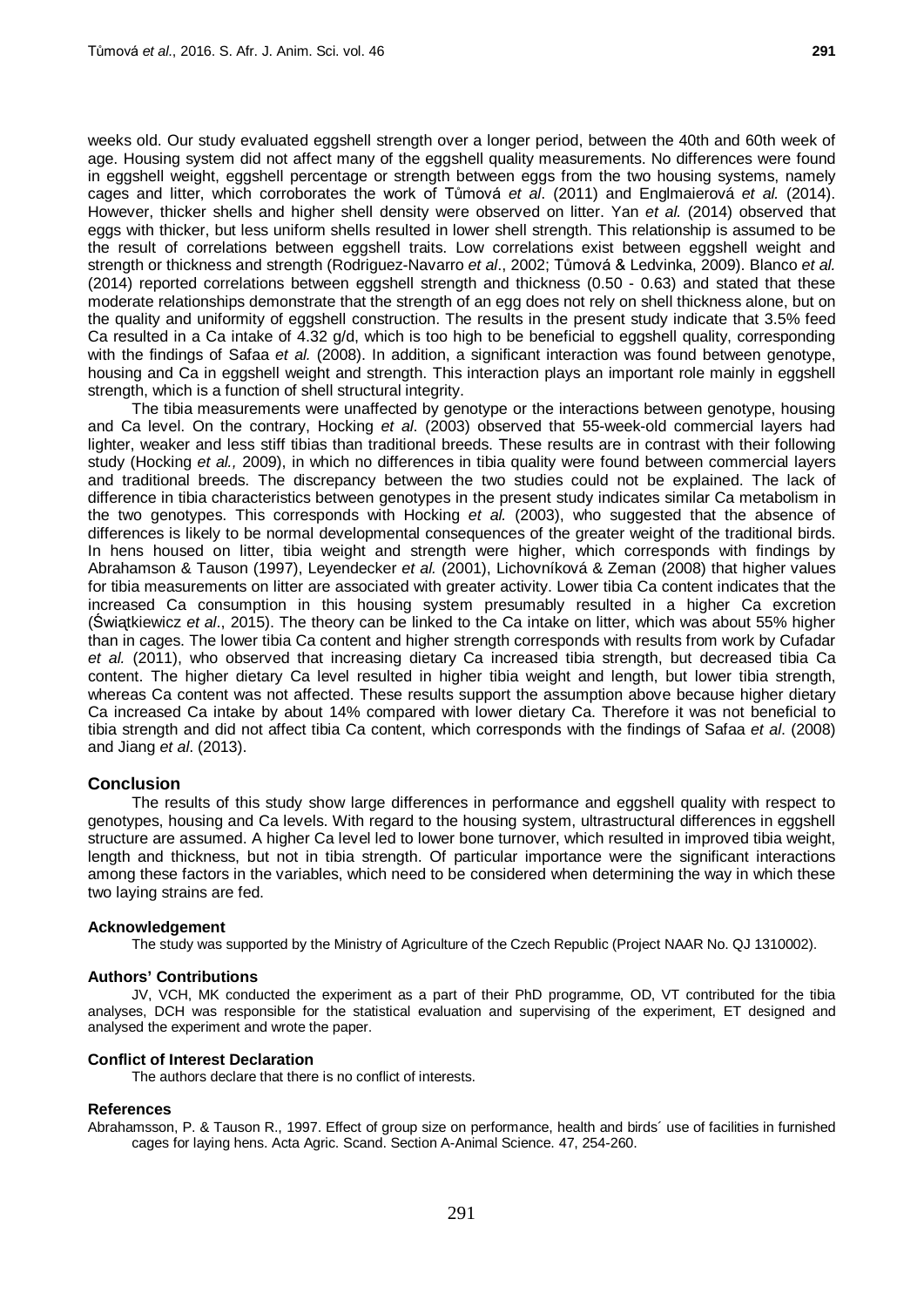- Ahmed, A.M.H., Rodriguez-Navarro, A.B., Vidal, M.L., Gautron, J., Garcia-Ruiz, J.M. & Nys, Y., 2005. Changes in eggshell mechanical properties, crystallographic texture and in matrix proteins induced by moult in hens. Br. Poult. Sci. 46, 268-279.
- Anderson, K.E., Tharrington, J.B., Curtis, P.A. & Jones, F.T., 2004. Shell characteristics of eggs from historic strains of single comb white leghorn chickens and the relationship of egg shape to shell strength. Int. J. Poult. Sci. 3, 17-19.
- AOAC, 2005. Official Methods of Analysis, 18th ed. Association of Official Analytical. Chemists, Maryland, USA.
- Bar, A., Razaphkovsky, V. & Vax, E., 2002. Re-evaluation of calcium and phosphorus requirements in aged laying hens. Br. Poult. Sci. 43, 261-269.
- Blanco, A.E., Icken, W., Ould-Ali, D., Cavero, D. & Schmutz, M., 2014. Genetic parameters of egg quality traits on different pedigree layers with special focus on dynamic stiffness. Poult. Sci. 93, 2457-2463.
- Castillo, C., Cuca, M., Pro, A., González, M. & Morales, E., 2004. Biological and economic optimum level of calcium in white leghorn laying hens. Poult. Sci. 83, 868-872.
- Cheng, T.K. & Coon, C.N., 1990. Effect of calcium source, particle size, limestone solubility *in vitro* and calcium intake level on layer bone status and performance. Poult. Sci. 69, 2214-2219.
- Cufadar, Y., Olgun, O. & Ö. Yildiz, A., 2011. The effect of dietary calcium concentration and particle size on performance, eggshell quality, bone mechanical properties and tibia mineral contents in moulted laying hens. Br. Poult. Sci. 52, 761-768.
- Englmaierová, M., Tůmová, E., Charvátová, V. & Skřivan, M., 2014. Effects of laying hens housing system on laying performance, egg quality characteristics, and egg microbial contamination. Czech J. Anim. Sci. 59, 345-352.
- Farmer, M., Roland, D.A. & Clark, A.J., 1986. Influence of dietary calcium on bone calcium utilization. Poult. Sci. 65, 337-344.
- Hocking, P.M., Bain, M., Channing, C.E., Fleming, R. & Wilson, S., 2003. Genetic variation for egg production, egg quality and bone strength in selected and traditional breeds of laying fowl. Br. Poult. Sci. 44, 365-373.
- Hocking, P.M., Sandercock, D.A., Wilson, S. & Fleming, R.H., 2009. Quantifying genetic (co) variation and effects of genetic selection on tibial bone morphology and quality in 37 lines of broiler, layer and traditional chickens. Br. Poult. Sci. 50, 443-450.
- Holt, P.S., Davies, R.H., Dewulf, J., Gast, R.K., Huwe, J.K., Jones, D.R., Waltman, D. & Willian, K.R., 2011. The impact of different housing systems on egg safety and quality. Poult. Sci. 90, 251-262.
- Jiang, S., Cui, L., Shi, CH., Ke, X., Luo, J. & Hou, J., 2013. Effects of dietary energy and calcium levels on performance, eggshell quality and bone metabolism in hens. Vet. J. 198, 252-258.
- Keshavarz, K. & Nakajima, S., 1993. Re-evaluation of calcium and phosphorus requirements of laying hens for optimum performance and eggshell quality. Poult. Sci. 72, 144-153.
- Kim, W.K., Bloomfield, S.A., Sugiyama, T. & Ricke, S.C., 2012. Concepts and methods for understanding bone metabolism in laying hens. Wrld. Poult. Sci. J. 68, 71-82.
- Krawczyk, J., 2009. Effect of layer age and egg production level on changes in quality traits of eggs from hens of conservation breeds and commercial hybrids. Ann. Anim. Sci. 9, 185-193.
- Leyendecker, M., Haamann, H., Hartung, J., Kamphues, J., Ring, C., Glünder, G., Ahlers, C., Sander, I., Neumann, U. & Distl, O., 2001. Analysis of genotype-environment interactions between layer lines and hen housing systems for performance traits, egg quality and bone breaking strength -2nd communication: Egg quality traits. Zűchtungskunde 73, 290-307.
- Leyendecker, M., Haamann, H., Hartung, J., Kamphues, J., Neumann, U., Sürie, C. & Distl, O., 2005. Keeping laying hens in furnished cages and an aviary housing system enhances their bone stability. Br. Poult. Sci. 46, 536-544.
- Lichovníková, M. & Zeman, L., 2008. Effect of housing system on the calcium requirement of laying hens and eggshell quality. Czech J. Anim. Sci. 53, 162-168.
- Narváez-Solarte, W., Rostagno, H.S., Soares, P.R., Uribe-Velasquez, L.F. & Silva, M.A., 2006. Nutritional requirement of calcium in white laying hens from 46 to 62 wk of age. Int. J. Poult. Sci. 5, 181-184.
- Nascimento, G.R., Murakami, A.E., Guerra, A.F.Q.M., Ospinas-Rojas, I.C., Ferreira, M.F.Z. & Fanhani, J.C., 2014. Effect of different vitamin D sources and calcium levels in the diet of layers in the second laying cycle. Braz. J. Poult. Sci. 16, 37-42.
- Neijat, M., House, J.D., Guenter, W. & Kebreab, E., 2011. Calcium and phosphorus dynamics in commercial laying hens housed in conventional or enriched cage systems. Poult. Sci. 90, 2383-2396.
- NRC, 1994. Nutrient Requirements for Poultry. 9th ed. National Academy Press, Washington, D.C., USA.
- Rizzi, C. & Chiericato, G.M., 2010. Chemical composition of meat and egg yolk of hybrid and Italian breed hens reared using an organic production system. Poult. Sci. 89, 1239-1251.
- Rizzi, C. & Marangon, A., 2012. Quality of organic eggs of hybrid and Italian breed hens. Poult. Sci. 91, 2330-2340.
- Rodriguez-Navarro, A., Kalin, O., Nys, Y. & Garcia-Ruiz, J.M., 2002. Influence of the microstructure on the shell strength of eggs laid by hens of different ages. Br. Poult. Sci. 43, 395-403.
- Safaa, H.M., Serrano, M.P., Valencia, D.G., Frikha, M., Jimenéz-Moreno, E. & Mateos, G.G., 2008. Productive performance and egg quality of brown egg-laying hens in the late phase of production as influenced by level and source of calcium in the diet. Poult. Sci. 87, 2043-2051.
- SAS, 2013. Statistical Analysis System for Windows. Release 9.4. SAS Institute Inc., Cary, North Carolina, USA.
- Şekeroğlu, A., Duman, M., Tahtali, Y., Yildrim, A. & Eleroğlu, H., 2014. Effect of cage tier and age on performance, egg quality and stress parameters of laying hens. S. Afr. J. Anim. Sci. 44, 288-297.
- Singh, R., Cheng, K.M. & Silversides, F.G., 2009. Production performance and egg quality of four strains of laying hens kept in conventional cages and floor pens. Poult. Sci. 88, 256-264.